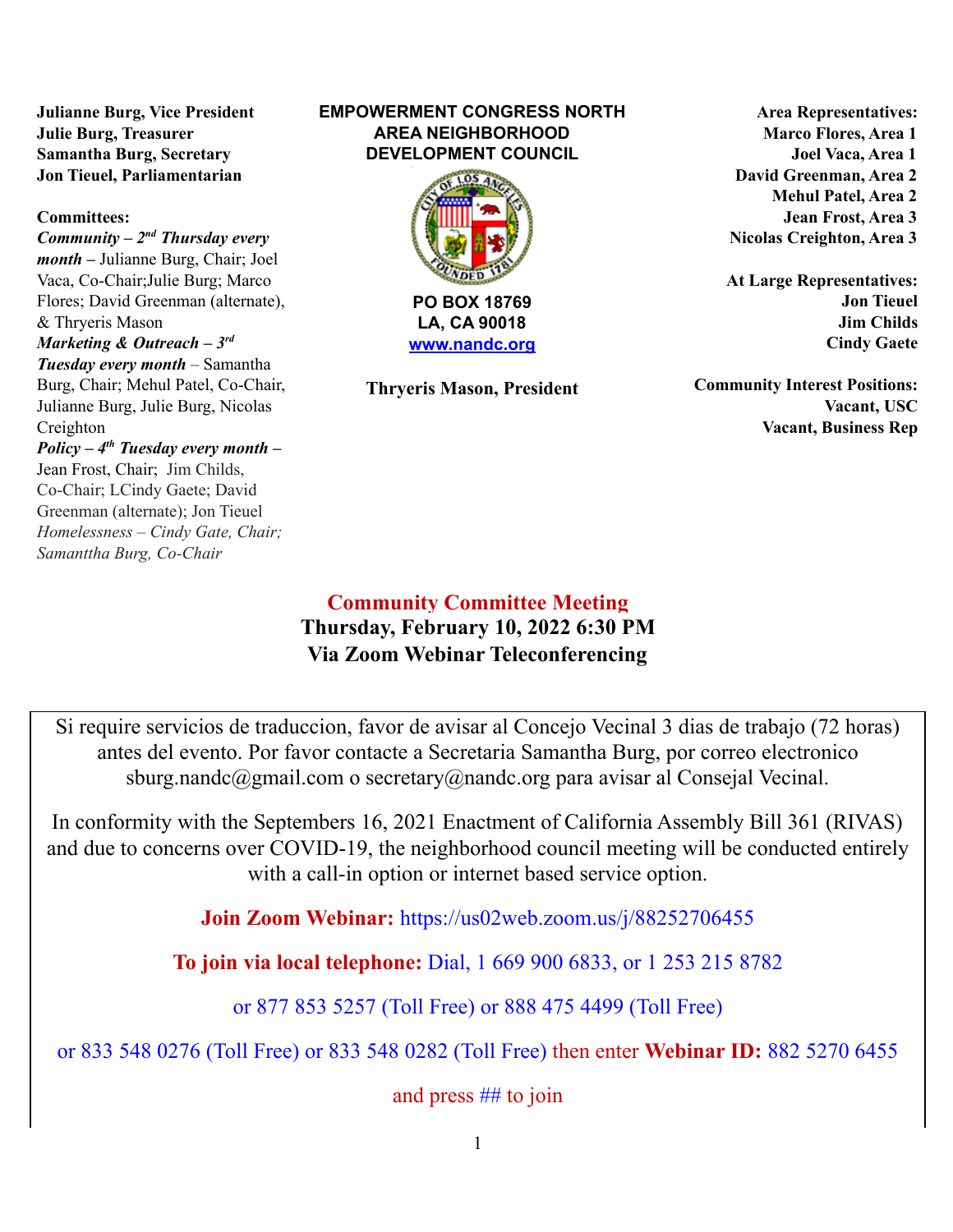# The toll-free numbers provided by Zoom may not be supported for this meeting. We apologize for the inconvenience.

When prompted by the presiding officer, to provide public input at the Neighborhood Council meeting the public will be requested to dial "9" or use the Raise Hand option, to address the Board on any agenda item before the Board takes an action on an item. Comments from the public on agenda items will be heard only when the respective item is being considered.

Comments from the public on other matter's not appearing on the agenda that are within the Board's jurisdiction will be hear during the General Public Comment period. Please note that under the Brown Act, the Board is prevented from acting on a matter that you bring to its attention during the General Public Comment period; however, the issue raised by a member of the public may become the subject of a future Board meeting. Public comment is limited to 2 minutes per speaker, unless adjusted by the presiding officer of the Board.

AB 361 Updates"

Public comment cannot be required to be submitted in advance of the meeting: only real-time public comment is required. If there are any broadcasting interruptions that prevent the public from observing or hearing the meeting, the meeting must be recessed or adjourned. If members of the public are unable to provide public comment or be heard to issues within the Neighborhood Council's control, the meeting must be recessed or adjourned.

# **General Board Meeting Agenda**

**The Neighborhood Council system enables civic participation for all Angelenos and serves as a voice for improving government responsiveness to local communities and their needs. We are an advisory body to the City of Los Angeles, comprised of volunteer stakeholders who are devoted to the mission of improving our communities and bringing government to us.**

## **Notice to Paid Representatives**

**If you are compensated to monitor, attend, or speak at this meeting, City law may require you to register as a lobbyist and report your activity. See Los Angeles Municipal Code §§ 48.01 et seq. More information is available at ethics.lacity.org/lobbying. For assistance, please contact the Ethics Commission at (213) 978-1960 or ethics.commission@lacity.org.**

## **I. CALL TO ORDER**

# **II. APPROVAL OF PREVIOUS BOARD MEETING MINUTES**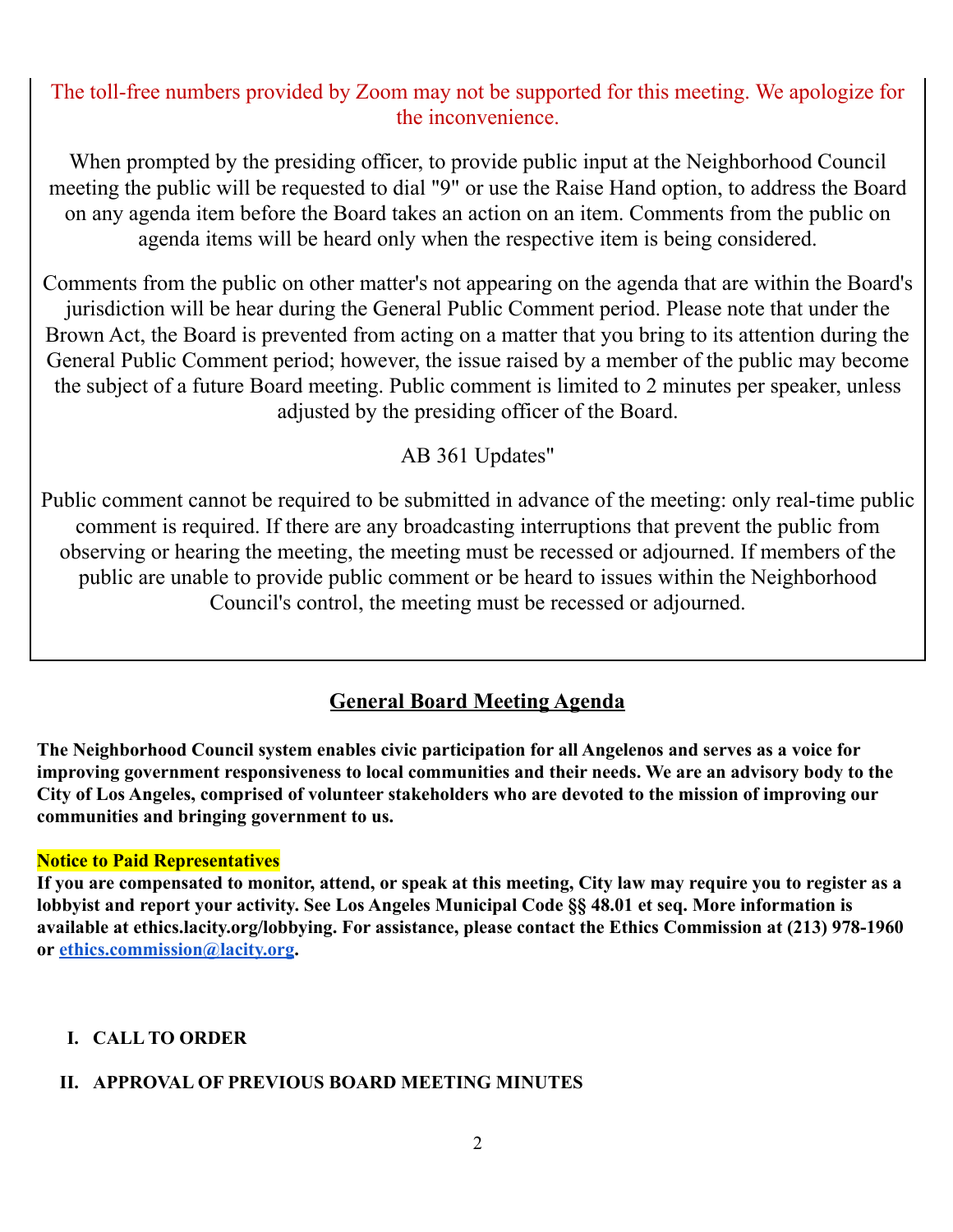#### **III. GENERAL PUBLIC COMMENT ON NON-AGENDA ITEMS**

Comments from the public on non-agenda items within the Board's jurisdiction. The public comment period is not intended to be "Question and Answer" period or for conversations with the ECNANDC Board **(up to two minutes per speaker).**

- **IV. ACTION/ DISCUSSION:** N95 (PPE) MASK -Discussion of community benefit of purchasing N95 Mask. Continue to discuss budget, distribution plan, etc. to support this endeavor.
- **V. ACTION/ DISCUSSION:** Continued discussion and action on proposed virtual & in-person events for Community and Marketing & Outreach Committees (Celebration of NANDC'S 20th year, Spring Into Wellness, Senior Appreciation, Community Appreciation, etc.)

#### **VI. ANNOUNCEMENTS/UPDATES ON PREVIOUSLY DISCUSSED ITEMS**

#### **VII. REQUESTS FOR FUTURE AGENDA ITEMS**

#### **VIII. ADJOURNMENT**

| <b>Empowerment Congress North Area Neighborhood Council Committees</b>                                                                     |                                                    |                         |                                    |
|--------------------------------------------------------------------------------------------------------------------------------------------|----------------------------------------------------|-------------------------|------------------------------------|
| <b>COMMITTEE</b>                                                                                                                           | <b>CONTACT INFORMATION</b>                         | <b>MEETING LOCATION</b> | <b>MEETING</b><br><b>DATE/TIME</b> |
| <b>Community Committee (Outreach,</b><br>Youth and Senior, Block<br>Club/Neighborhood Associations,<br>Beautification, Budget and Finance) | Julianne Burg, Chair<br>vp@nandc.org               | Via Zoom                | Second<br>Thursday<br>$6:30$ p.m.  |
| <b>Marketing &amp; Outreach Committee</b><br>(Marketing, Events, Outreach, Social)<br>Media)                                               | <b>Samantha Burg, Chair</b><br>Secretary@nandc.org | Via Zoom                | <b>TBA</b>                         |
| <b>Policy Committee</b><br>(Public Safety, Economic Development,<br>Land Use)                                                              | Jean Frost, Chair<br>area3a@nande.org              | Via Zoom                | Fourth Tuesday<br>$6:30$ p.m.      |
| <b>Homelessness Committee</b>                                                                                                              | <b>Cindy Gate, Chair</b><br>atlargerep2@nandc.org  | Via Zoom                | <b>TBA</b>                         |

#### **Official public notice for all committees:**

The Next Regular Meeting of the Empowerment Congress North Area Neighborhood Development Council Governing Board is: *Thursday, March 10, 2022, location pending the status of Safer at Home order.*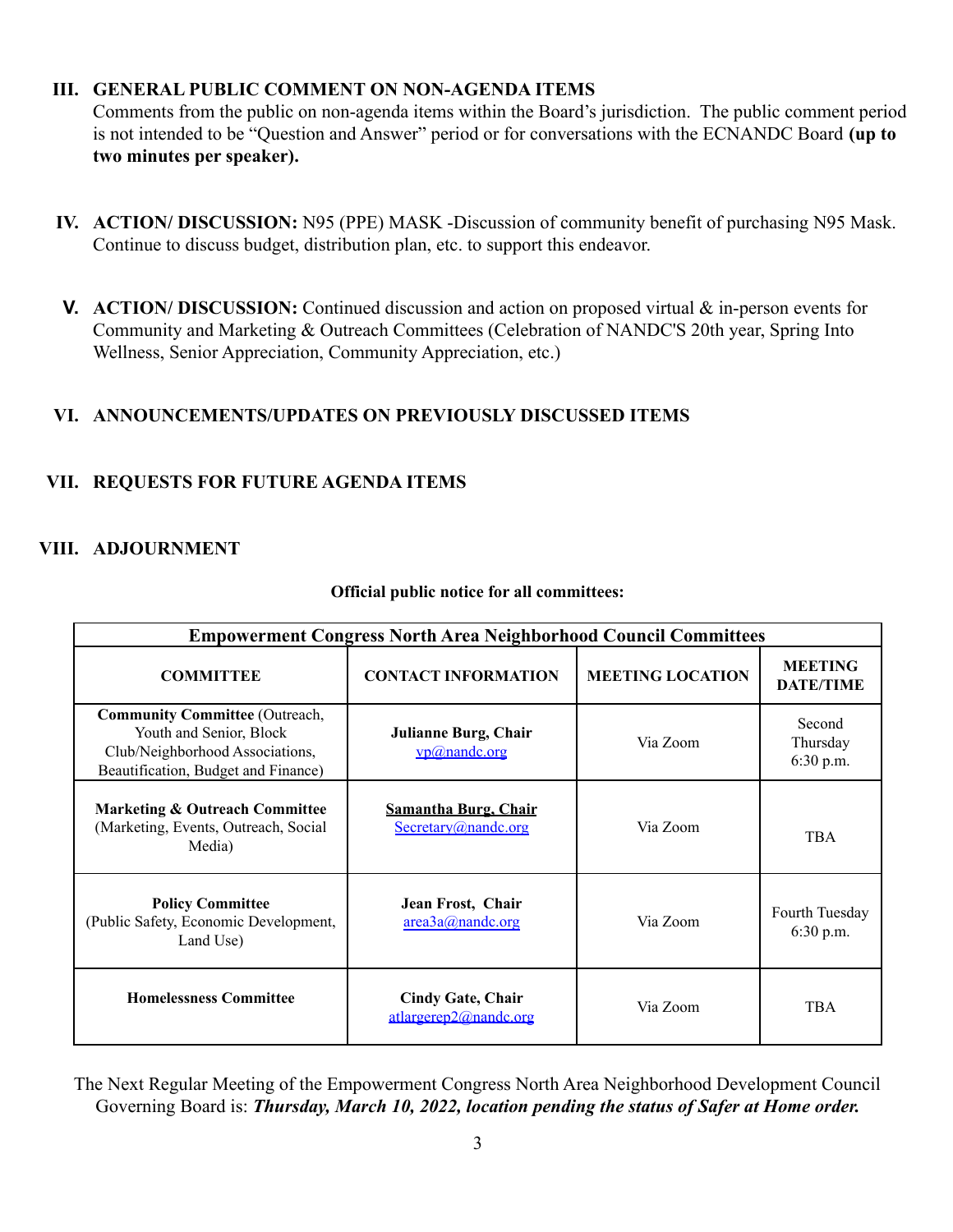*As covered entity under Title II of the Americans with Disabilities Act, the City of Los Angeles does not discriminate on the basis of disability and upon request, will provide reasonable accommodation to ensure equal access to its programs, services, and activities. Sign language interpreters, assistive listening devices, or other auxiliary aids and/or services may be provided upon request. To ensure availability of services, please make your request at least 3 business days prior to the meeting you wish to attend by contacting Julianne Burg at vp@nandc.org.*

*In compliance with Government Code section 54957.5, non-exempt writings that are distributed to a majority or all of the board in advance of a meeting, may be viewed at NANDC.org or at the scheduled meeting. In addition, if you would like a copy of any record related to an item on the agenda, please contact Samantha Burg at secretary@nandc.org.*

#### **PUBLIC POSTING OF AGENDAS** – Neighborhood Council agendas are posted for public review as follows:

- USC Community House, 2707 S. Hoover St., Los Angeles, CA 90007
- USC Village Community Room, 3015 S. Hoover St., Building 1-189, Los Angeles, CA 90007
- Hoover Recreation Center, 1010 W. 25th St., Los Angeles, CA 90007
- South LA Café, 1700 Browning Blvd., Los Angeles, CA 90062
- MLK Recreation Center, 3916 S. Western Ave., Los Angeles, CA 90018
- Denker Park, 1550 W. 35th Pl., Los Angeles, CA 90018
- Food 4 Less, 1748 W. Jefferson Blvd., Los Angeles, CA 90018
- FAME Renaissance Center, 1968 W. Adams Blvd., Los Angeles, CA 90018
- Loren Miller Recreation Center, 2717 S. Halldale Ave., Los Angeles, CA 90018 www.nandc.org

You may also receive our agendas via email by subscribing to L.A. City's Early Notification System at

https://www.lacity.org/subscriptions

#### **PUBLIC INPUT AT NEIGHBORHOOD COUNCIL MEETINGS**

The public is requested to fill out a "Speaker Card" to address the Board on any agenda item before the Board takes an action on an item. Comments from the public on agenda items will be heard only when the respective item is being considered. Comments from the public on other matters not appearing on the agenda that are within the Board's jurisdiction will be heard during the General Public Comment period. Please note that under the Brown Act, the Board is prevented from acting on a matter that you bring to its attention during the General Public Comment period; however, the issue raised by a member of the public may become the subject of a future Board meeting. Public comment is limited to 2 minutes per speaker, unless adjusted by the presiding officer of the Board.

#### **RALPH M. BROWN ACT**

54954.2. (a) At least 72 hours before a regular meeting, the legislative body of the local agency, or its designee, shall post an agenda containing a brief general description of each item of business to be transacted or discussed at the